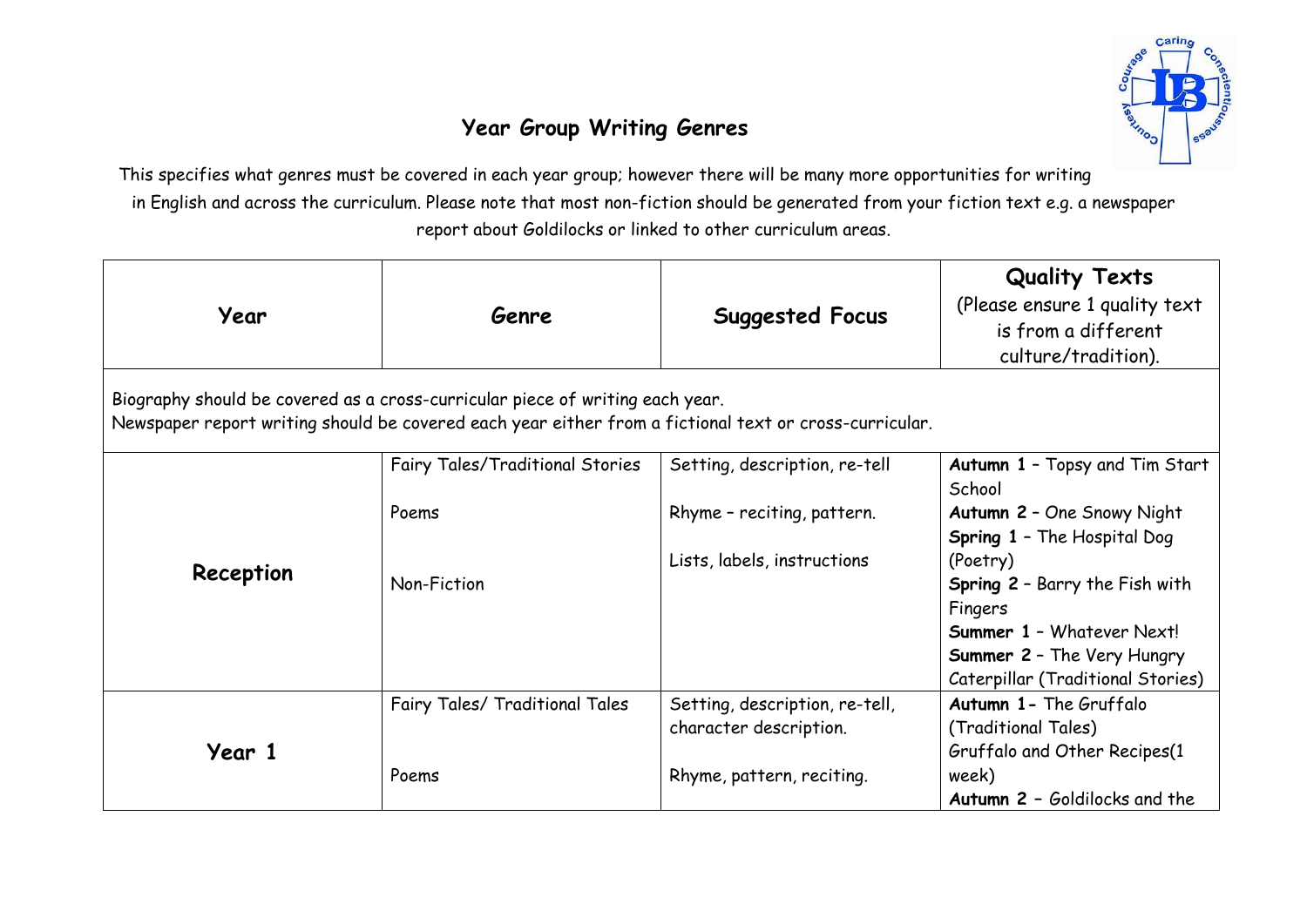|        | Non-Fiction                     | Instructions, captions,          | Three Bears (Fairytale)                |
|--------|---------------------------------|----------------------------------|----------------------------------------|
|        |                                 | information text - non-          | Spring 1- Where's My Teddy?            |
|        |                                 | chronological report.            | Yuk & Yummy poems (Poetry)             |
|        |                                 |                                  | Spring 2- Jack and the                 |
|        |                                 |                                  | Beanstalk (Fairytale)                  |
|        |                                 |                                  | The Runaway                            |
|        |                                 |                                  | Chapatti (Other Culture)               |
|        |                                 |                                  | <b>Summer 1- The Queen's Hat (3)</b>   |
|        |                                 |                                  | weeks)                                 |
|        |                                 |                                  | The Queen's Handbag (3 weeks)          |
|        |                                 |                                  | Summer 2 - Room on a Broom             |
|        |                                 |                                  | (Traditional Tale)                     |
|        | Fairy Tales/Traditional stories | Re-tell, setting, description    | Autumn 1- Stuck                        |
|        |                                 | (introduce dilemma/resolution)   | <b>Autumn 2- Traction Man</b>          |
|        | Other stories                   | Language repetition, write about | (Fantasy)                              |
|        |                                 | real events.                     | <b>Spring 1 - The Enormous</b>         |
|        | Poems                           | Contemporary/classic poetry.     | Crocodile (Traditional Tale)           |
|        |                                 | Write own poetry.                | Spring 2 - List poems                  |
| Year 2 |                                 |                                  | Little Red Riding Hood                 |
|        |                                 | Non-chronological report.        | (Fairytale)                            |
|        | Non-fiction                     | Chronological report (DQ Link).  | Summer 1- The Story Machine            |
|        |                                 |                                  | The Owl and the Pussycat               |
|        |                                 |                                  | (Poetry)                               |
|        |                                 |                                  | Summer 2- Baba Yaga                    |
|        |                                 |                                  | (Cultural Story)                       |
|        | <b>Fairy Stories</b>            | Re-tell, setting, description,   | Autumn 1 - The Tunnel                  |
| Year 3 |                                 | character development, dilemma   | Autumn 2 - Beauty and the              |
|        |                                 | and resolution                   | beast (Fairytale)                      |
|        |                                 |                                  | <b>Spring 1 - Robin Hood (Legends)</b> |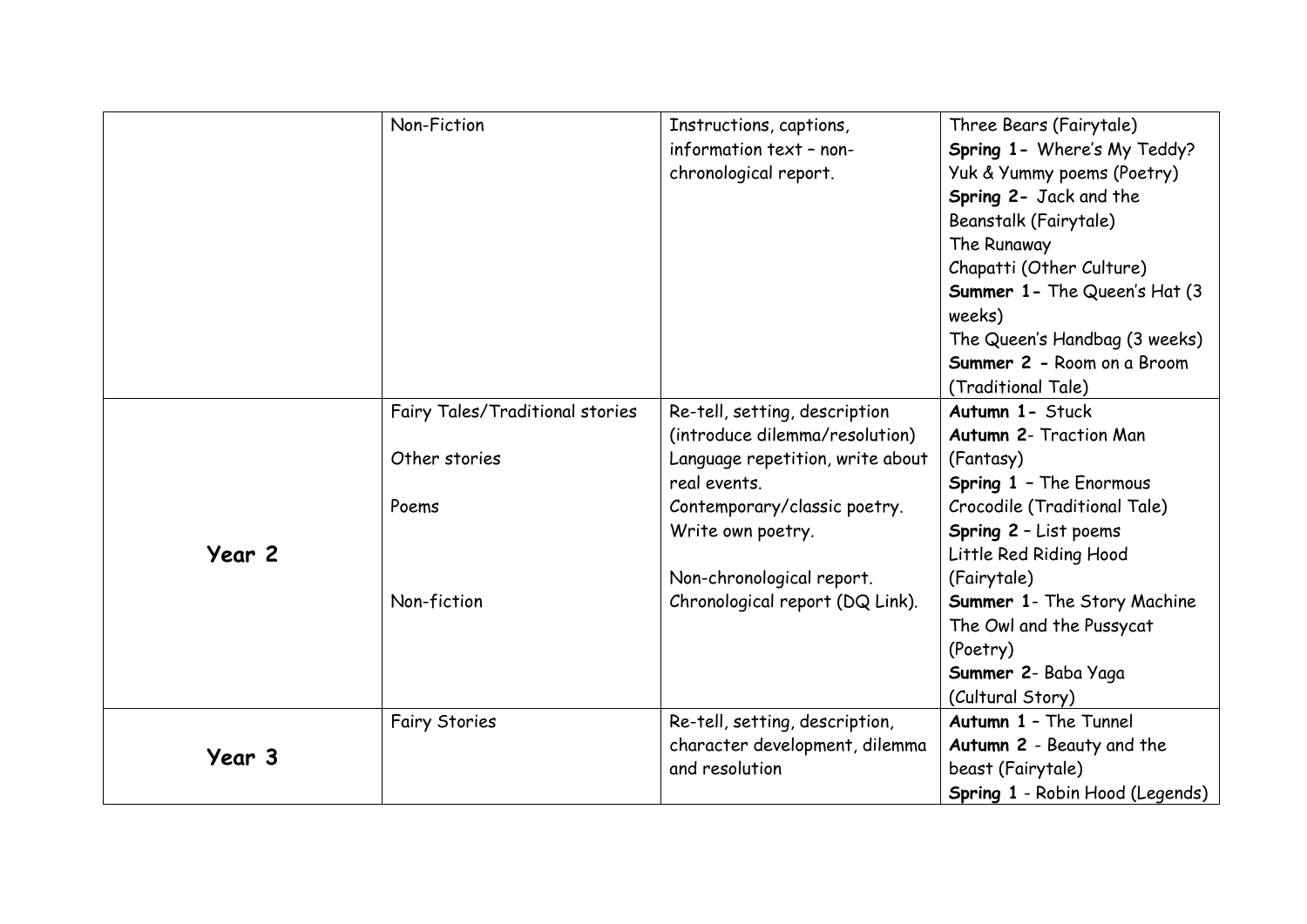|        | Myths                    | (A myth is a traditional story<br>about how certain<br>customs/traditions have come to | Spring 2 - Egyptian Cinderella<br>(Other culture)      |
|--------|--------------------------|----------------------------------------------------------------------------------------|--------------------------------------------------------|
|        |                          | be- often religious).                                                                  | <b>Summer 1 - The Rhythm of the</b><br>Rain            |
|        |                          | (A legend is a historical story                                                        |                                                        |
|        | Legends                  | about people, places or events).                                                       | <b>Summer 2 - 'In Case of Fire'</b><br>Literacy Evolve |
|        |                          | Free verse                                                                             | (Poetry)                                               |
|        | Poetry                   |                                                                                        |                                                        |
|        |                          | (Reference books and text                                                              |                                                        |
|        | Non-Fiction              | books) Non-chronological report,<br>chronological report (DQ Link),                    |                                                        |
|        |                          | explanation text.                                                                      |                                                        |
|        | <b>Traditional Tales</b> | Re-tell, setting, description,                                                         | Autumn 1: The True Story of                            |
|        |                          | character development, dilemma                                                         | the Three Little Pigs                                  |
|        |                          | and resolution.                                                                        | (Traditional Tales)                                    |
|        |                          |                                                                                        | Sugarcane Juice                                        |
| Year 4 |                          |                                                                                        | (Stories from another culture)                         |
|        | <b>Modern Fiction</b>    |                                                                                        | <b>Autumn 2: Invasion</b>                              |
|        |                          |                                                                                        | (Stories with a historical                             |
|        | Plays                    |                                                                                        | setting)                                               |
|        |                          |                                                                                        | Spring 1: Spiderwick Chronicles                        |
|        | Poetry                   |                                                                                        | (Stories from an imaginary                             |
|        |                          | (Reference books and text                                                              | world)                                                 |
|        | Non-Fiction              | books) Introduce persuasive                                                            | Spring 2: Charlie and the                              |
|        |                          | writing, non-chronological                                                             | Chocolate Factory                                      |
|        |                          | report, chronological report,                                                          | (Modern fiction- play scripts)                         |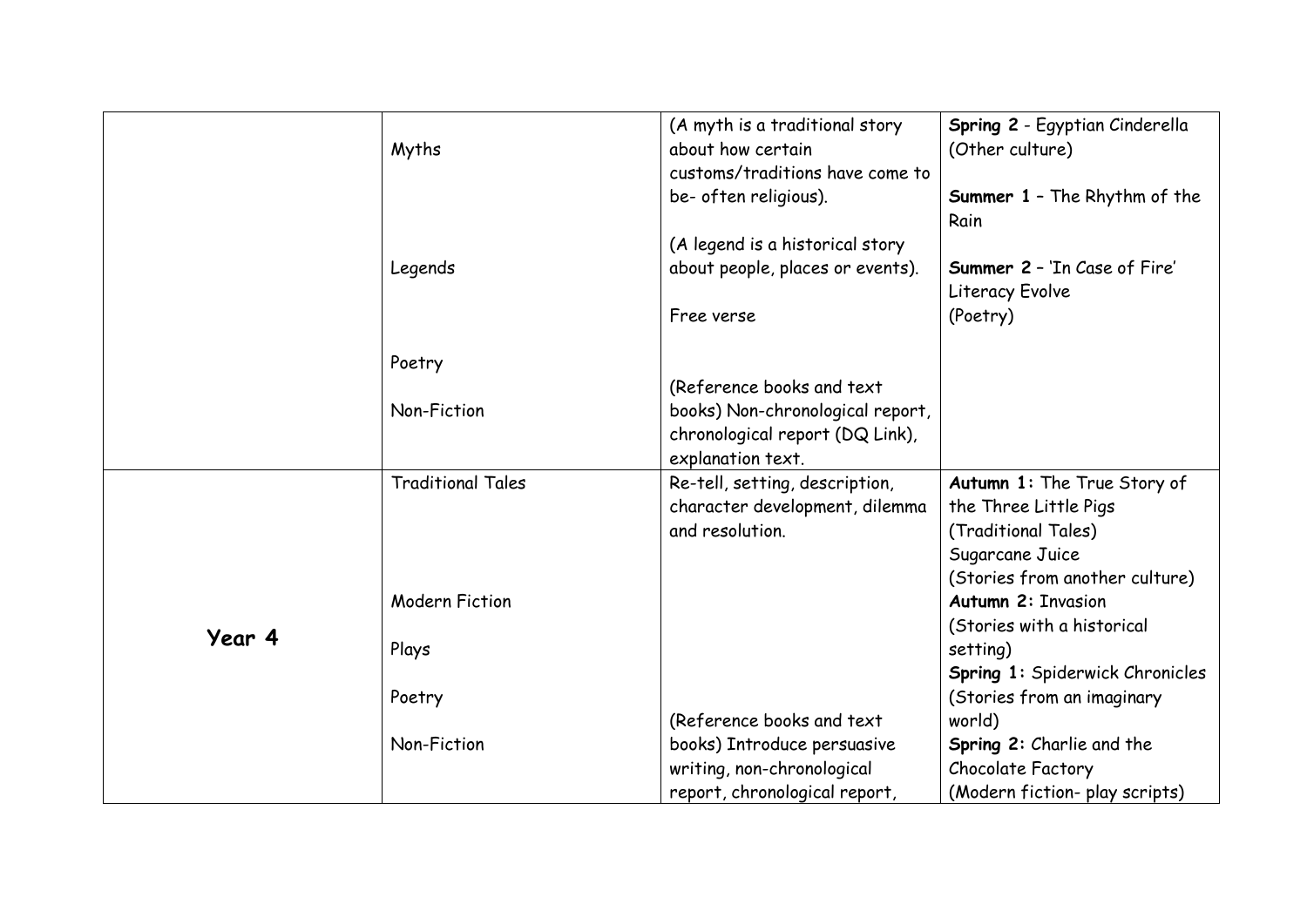|        |                                                                                                 | diary writing.                                                                                                                   | Summer 1: Iron Man (Including<br>Poetry)<br>Summer 2: Wind in the Willows<br>(Traditional Tale)                                                                                                                      |
|--------|-------------------------------------------------------------------------------------------------|----------------------------------------------------------------------------------------------------------------------------------|----------------------------------------------------------------------------------------------------------------------------------------------------------------------------------------------------------------------|
|        | Myths (Links to DQ)<br>Legends (Cross-curricular)<br>Literary Heritage<br><b>Modern Fiction</b> | Re-tell, setting, description,<br>character development, dilemma<br>and resolution.                                              | Autumn 1 - Romeo and Juliet<br>(Literary Heritage)<br>Autumn 2 - A Christmas Carol<br>(Literary Heritage)<br>Spring 1 - The Piano (Visual<br>Literacy)<br>Spring 2 - Prometheus and<br>Pandora (Other Culture/Myths) |
| Year 5 | Poetry<br>Plays<br>Non-Fiction                                                                  | Figurative language<br>Persuasive writing.<br>(Link biography and<br>chronological/non-chronological<br>report to DQ/Science/RE) | Literacy and Language Unit<br>Summer 1 - Kensuke's Kingdom<br>(Modern Fiction)<br>Summer 2 - The Jabberwocky<br>(Poetry)                                                                                             |
| Year 6 | Myths (Links to DQ)<br>Legends (Cross-curricular)<br>Literary Heritage<br><b>Modern Fiction</b> | Re-tell, setting, description,<br>character development, dilemma<br>and resolution.                                              | Autumn 1 - Sherlock Holmes<br>(Literary Heritage)<br>Autumn 2 - Macbeth (Literary<br>Heritage)<br>Spring 1 - The Boy at the Back<br>of the Class<br>(Other Culture and Legends)<br>Spring 2 - Pig Heart Boy          |
|        | Poetry                                                                                          | Figurative language/imagery                                                                                                      | (Modern Fiction)                                                                                                                                                                                                     |